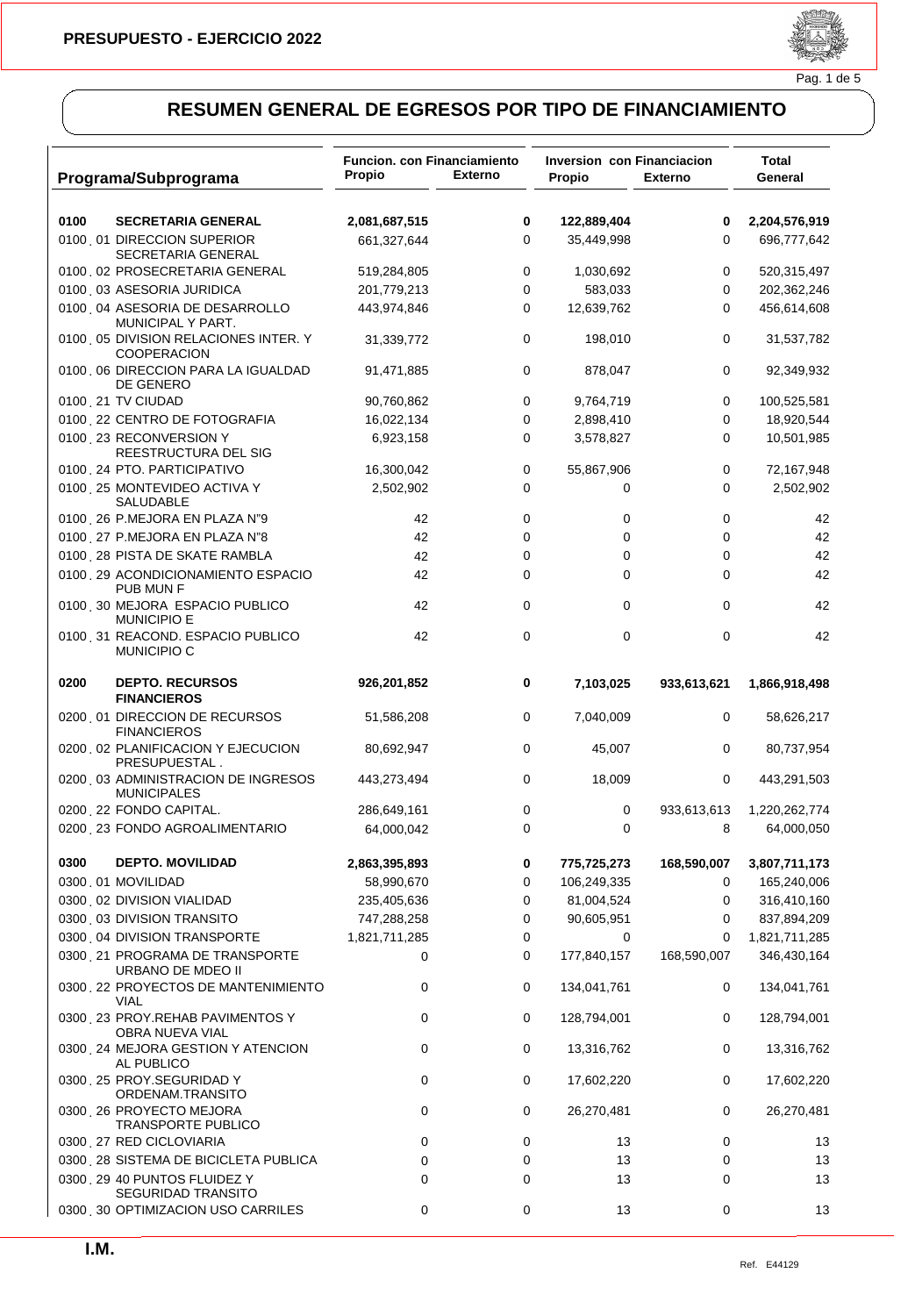

| Programa/Subprograma                                             | <b>Funcion, con Financiamiento</b><br>Propio | <b>Externo</b> | <b>Inversion con Financiacion</b><br>Propio | <b>Externo</b> | Total<br>General |
|------------------------------------------------------------------|----------------------------------------------|----------------|---------------------------------------------|----------------|------------------|
| 0300<br><b>DEPTO. MOVILIDAD</b>                                  |                                              |                |                                             |                |                  |
| 0300<br><b>PREFERENCIALES</b>                                    |                                              |                |                                             |                |                  |
| 0300 31 SEÑAL.VELOCIDADES MAXIMNAS<br>PREF.PASO                  | 0                                            | 0              | 13                                          | 0              | 13               |
| 0300 32 MEJORA INFRAESTRUCTURA FIJA<br>TRANSP.COLEC              | 44                                           | 0              | 13                                          | 0              | 57               |
| 0400<br><b>DEPTO, DESARROLLO URBANO</b>                          | 1,972,479,960                                | 0              | 960,886,252                                 | 0              | 2,933,366,212    |
| 0400 01 DIRECCION DESARROLLO<br><b>URBANO</b>                    | 127,299,326                                  | 0              | 18,706,089                                  | 0              | 146,005,414      |
| 0400 02 DIVISION ESPACIOS PUBLICOS                               | 611,917,644                                  | 0              | 244,794,305                                 | 0              | 856,711,948      |
| 0400 03 DIVISION TIERRAS Y HABITAT                               | 119,241,178                                  | 0              | 108,784,195                                 | 0              | 228,025,373      |
| 0400, 04 FUNEBRE                                                 | 369,870,370                                  | 0              | 62,700,064                                  | 0              | 432,570,434      |
| 0400 05 UNIDAD TECNICA DE<br>ALUMBRADO PUBLICO                   | 682,000,000                                  | 0              | 163,729,020                                 | 0              | 845,729,020      |
| 0400 06 PIAI                                                     | 62,151,442                                   | 0              | 74,520,820                                  | 0              | 136,672,262      |
| 0400 07 PLAN ABC                                                 | 0                                            | 0              | 103,200,000                                 | 0              | 103,200,000      |
| 0400 21 PROYECTOS DIRECCION<br>DESARROLLO URBANO                 | 0                                            | 0              | 1                                           | 0              | 1                |
| 0400 22 PROYECTOS DE ESPACIOS<br><b>PUBLICOS</b>                 | 0                                            | 0              | 59,401,105                                  | 0              | 59,401,105       |
| 0400 23 PROYECTOS DE TIERRAS Y<br><b>HABITAT</b>                 | 0                                            | 0              | 68,600,289                                  | 0              | 68,600,289       |
| 0400 25 PROYECTOS DE UTAP                                        | 0                                            | 0              | 36,900,159                                  | 0              | 36,900,159       |
| 0400 26 PROYECTOS DE PIAI                                        | 0                                            | $\Omega$       | 19,550,206                                  | 0              | 19,550,206       |
| 0500<br><b>DEPTO. GESTION HUMANA Y</b><br><b>REC. MATERIALES</b> | 1,412,965,734                                | 0              | 68,317,177                                  | 0              | 1,481,282,912    |
| 0500 01 DIREC.GRAL. GESTION H. Y REC.<br><b>MATERIALES</b>       | 560,478,044                                  | 0              | 269,997                                     | 0              | 560,748,041      |
| 0500 02 DIVISION ADMINISTRACION DE<br>PERSONAL                   | 275,438,020                                  | 0              | 11,096,688                                  | 0              | 286,534,708      |
| 0500 03 GERENCIA EJECUTIVA DE<br>SERVICIOS DE APOYO              | 415,910,338                                  | 0              | 22,606,637                                  | 0              | 438,516,975      |
| 0500 21 POLITICAS DE SALUD Y<br>SEGURIDAD LABORAL.               | 2,000,000                                    | 0              | 33,000,000                                  | 0              | 35,000,000       |
| 0500 22 GERENCIA MANTENIMIENTO DE<br><b>FLOTA</b>                | 159,139,332                                  | 0              | 1,343,855                                   | 0              | 160,483,187      |
| 0600<br><b>DEPTO. PLANIFICACION</b>                              | 316,891,622                                  | 0              | 8,382,020                                   | 0              | 325,273,642      |
| 0600 01 DIREC.GRAL.DEPARTAMENTO DE<br><b>PLANIFICACION</b>       | 105,059,676                                  | 0              | 5,682,008                                   | 0              | 110,741,684      |
| 0600 02 PLANIFICACION TERRITORIAL                                | 211,260,727                                  | 0              | 2,700,012                                   | 0              | 213,960,739      |
| 0600 27 INNOVACIÓN Y<br><b>TRANSFORMACIÓN</b>                    | 571,218                                      | 0              | 0                                           | 0              | 571,218          |
| 0700<br><b>DEPTO. CULTURA</b>                                    | 1,635,383,630                                | 0              | 28,249,677                                  | 0              | 1,663,633,307    |
| 0700 21 MANTENIMIENTO<br>INFRAESTRUCTURA CULTURAL                | 0                                            | 0              | 27,449,640                                  | 0              | 27,449,640       |
| 0700 25 ACTUALIZACION EN NUEVAS<br><b>TECONOLOGIAS</b>           | 0                                            | 0              | 800,000                                     | 0              | 800,000          |
| 0700 26 FIESTAS POPULARES                                        | 69,826,391                                   | 0              | 0                                           | 0              | 69,826,391       |
| 0700 27 DESCENTRALIZACION CULTURAL                               | 109,412,410                                  | 0              | 0                                           | 0              | 109,412,410      |
| 0700 28 APOYOS Y PREMIOS A LA ACT.<br><b>ARTISTICA IND</b>       | 69,914,448                                   | 0              | 0                                           | 0              | 69,914,448       |
| 0700 29 FESTIVALES ORGANIZADOS POR<br>EL DEPTO                   | 1,900                                        | 0              | 0                                           | 0              | 1,900            |
| 0700 30 TEMPORADA DE ELENCOS<br><b>ESTABLES</b>                  | 367,539,712                                  | 0              | 0                                           | 0              | 367,539,712      |
| 0700 31 PARQUES Y ZOOLOGICOS                                     | 183,378,943                                  | 0              | 0                                           | 0              | 183,378,943      |
| 0700 32 SALAS DE EXP., MUSEOS Y ACT.                             | 160,067,827                                  | 0              | 0                                           | 0              | 160,067,827      |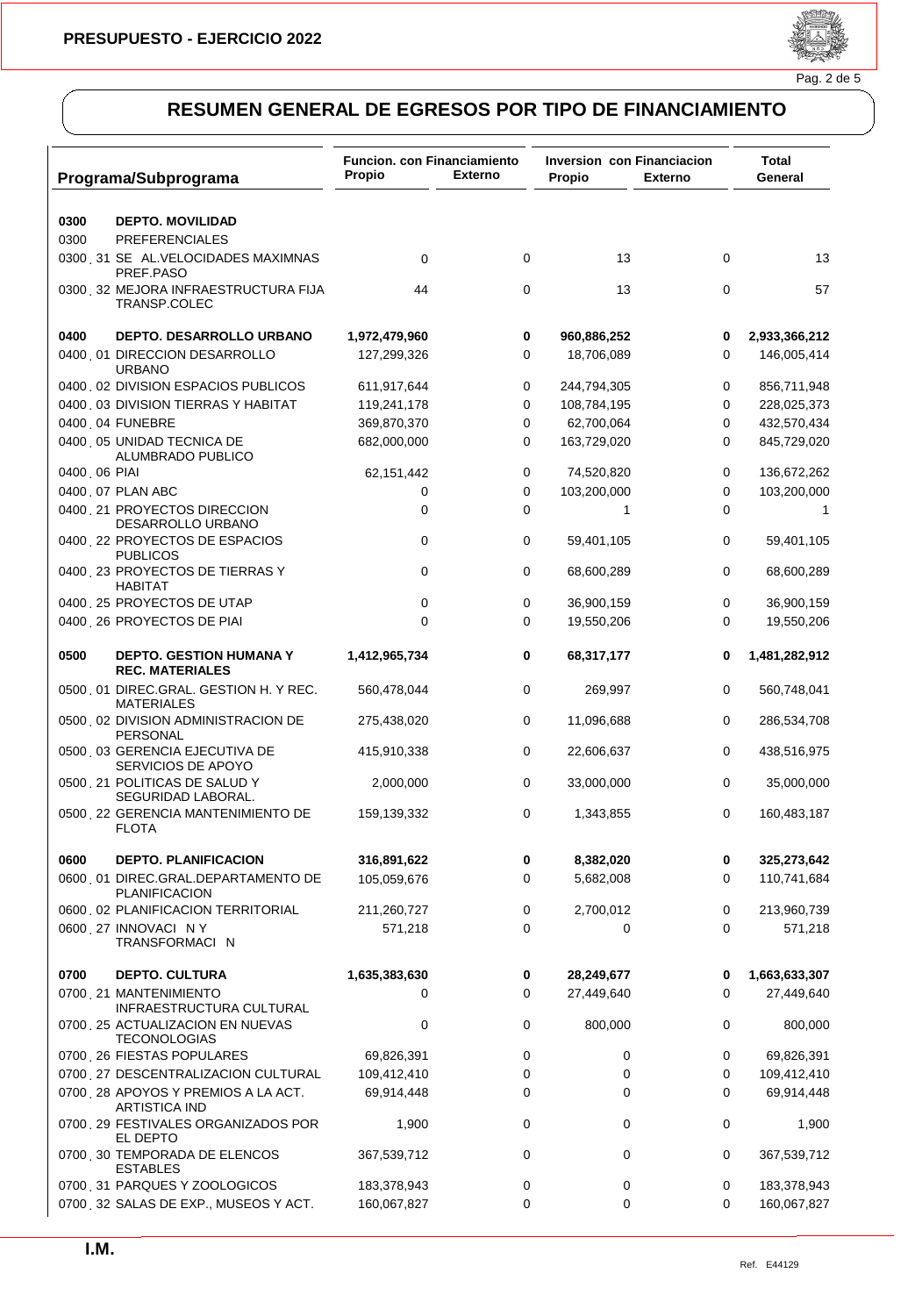

|                   | Programa/Subprograma                                       | <b>Funcion. con Financiamiento</b><br>Propio | <b>Externo</b> | <b>Inversion con Financiacion</b><br>Propio | <b>Externo</b> | Total<br>General |
|-------------------|------------------------------------------------------------|----------------------------------------------|----------------|---------------------------------------------|----------------|------------------|
|                   |                                                            |                                              |                |                                             |                |                  |
| 0700              | <b>DEPTO. CULTURA</b>                                      |                                              |                |                                             |                |                  |
| 0700              | <b>ARTES VIS</b>                                           |                                              |                |                                             |                |                  |
|                   | 0700 33 SALAS PARA ARTES ESCEN Y<br><b>MUSICA</b>          | 258,627,577                                  | 0              | 0                                           | 0              | 258,627,577      |
|                   | 0700 34 SERV PEDAGOGICOS Y DE<br><b>DIVULGACION</b>        | 248,827,889                                  | 0              | $\Omega$                                    | 0              | 248,827,889      |
|                   | 0700 35 ACTIVS. TRANSVERSALES EN EL<br><b>DEPARTAMENTO</b> | 167,786,533                                  | 0              | 0                                           | 0              | 167,786,533      |
|                   | 0700 37 REAPARACIONES ESCUELA<br><b>ESQUINERA</b>          | 0                                            | 0              | $\overline{7}$                              | 0              | $\overline{7}$   |
|                   | 0700 39 EQUIP.TECNICO VERDI,<br>ZITARROSA Y SACUDE         | 0                                            | 0              | 7                                           | 0              | $\overline{7}$   |
|                   | 0700 40 MEJORAMIENTO EN<br>ACCESIBILIDAD EN SALAS          | 0                                            | 0              | $\overline{7}$                              | 0              | 7                |
|                   | 0700 41 PUESTA A PUNTO RED<br><b>BIBLIOTECAS</b>           | 0                                            | 0              | $\overline{7}$                              | 0              | 7                |
|                   | 0700 42 CINE MOVIL CON ACCESIBILIDAD                       | 0                                            | 0              | 7                                           | 0              | 7                |
|                   | 0700 44 PARQUE LECOCQ                                      | $\mathbf 0$                                  | 0              | 1                                           | 0              | 1                |
| 0700 46 SALAS CAF |                                                            | $\mathbf 0$                                  | 0              | 1                                           | 0              | 1                |
| 0800              | <b>DEPTO. DESARROLLO</b><br><b>AMBIENTAL</b>               | 4,572,434,997                                | 0              | 774,886,385                                 | 633,638,902    | 5,980,960,284    |
|                   | 0800 01 DIRECCION DE DESARROLLO<br><b>AMBIENTAL</b>        | 260,037,053                                  | 0              | 3,873,241                                   | 0              | 263,910,294      |
|                   | 0800 02 DIV. HIDRAULICA, AMBIENTAL Y<br>SANEAMIENTO        | 1,043,607,597                                | 0              | 258,168,206                                 | 0              | 1,301,775,803    |
|                   | 0800 03 UNIDAD EJECUTORA PLAN DE<br>SANEAMIENTO            | $\mathbf 0$                                  | 0              | 260,990,162                                 | 633,638,902    | 894,629,064      |
|                   | 0800 04 DIVISION LIMPIEZA                                  | 2,723,566,583                                | 0              | 104,442,841                                 | 0              | 2,828,009,424    |
|                   | 0800 05 SOSTENIBILIDAD AMBIENTAL                           | 539,129,932                                  | 0              | 127,533,725                                 | 0              | 666,663,657      |
|                   | 0800 21 GRUPO DE OBRAS DE<br>SANEAMIENTO                   | 6,093,833                                    | 0              | 19,878,210                                  | 0              | 25,972,043       |
| 0900              | DEPTO. DESARROLLO ECON. E<br><b>INT.REGIONAL</b>           | 670,939,090                                  | 0              | 48,632,747                                  | 0              | 719,571,837      |
|                   | 0900 01 DIRECCION DESARROLLO<br>ECON.E INT.REGIONAL        | 133,273,744                                  | 0              | 20,350,241                                  | 0              | 153,623,985      |
| 0900 02 CASINOS   |                                                            | 312,346,693                                  | 0              | 10                                          | 0              | 312,346,703      |
|                   | 0900 03 PROMOCION ECONOMICA                                | 109,264,107                                  | 0              | 11,652,180                                  | 0              | 120,916,287      |
| 0900 04 TURISMO   |                                                            | 55,521,046                                   | 0              | 6,236,370                                   | 0              | 61,757,416       |
|                   | 0900 06 GERENCIA DE COMPRAS Y<br><b>SERVICIOS GRALES</b>   | 60,533,500                                   | 0              | 10,393,946                                  | 0              | 70,927,446       |
| 1000              | DEPTO. DESARR. SOSTENIBLE E<br><b>INTELIGENTE</b>          | 622,993,433                                  | 0              | 130,460,033                                 | 0              | 753,453,466      |
|                   | 1000 01 INNOVACION DIGITAL                                 | 622,993,433                                  | 0              | 112,460,026                                 | 0              | 735,453,459      |
|                   | 1000 28 GRP - PLANIFIC DE RECURSOS DE<br><b>GOBIERNO</b>   | 0                                            | 0              | 18,000,007                                  | 0              | 18,000,007       |
| 1100              | DEPTO. DESARROLLO SOCIAL                                   | 1,116,597,938                                | 0              | 93,765,138                                  | 0              | 1,210,363,076    |
|                   | 1100, 01 DIRECCION SUPERIOR DE<br>DESARROLLO SOCIAL        | 128,035,519                                  | 0              | 1,850,000                                   | 0              | 129,885,519      |
|                   | 1100 02 POLITICAS SOCIALES                                 | 341,712,799                                  | 0              | 2,370,230                                   | 0              | 344,083,029      |
| 1100, 03 SALUD    |                                                            | 612,207,116                                  | 0              | 89,404,453                                  | 0              | 701,611,569      |
|                   | 1100 24 ABC- SALUD                                         | 0                                            | 0              | 140,455                                     | 0              | 140,455          |
|                   | 1100 31 PROYECTO CALLE                                     | 34,642,504                                   | 0              | 0                                           | 0              | 34,642,504       |
| 1200              | <b>MUNICIPIO A</b>                                         | 412,821,771                                  | 0              | 44,620,292                                  | 0              | 457,442,063      |
|                   | 1200 01 MUNICIPIO A                                        | 412,821,771                                  | 0              | 44,620,000                                  | 0              | 457,441,771      |
|                   | 1200 22 MANTENIMIENTO VIAL DEL                             | 0                                            | 0              | 292                                         | 0              | 292              |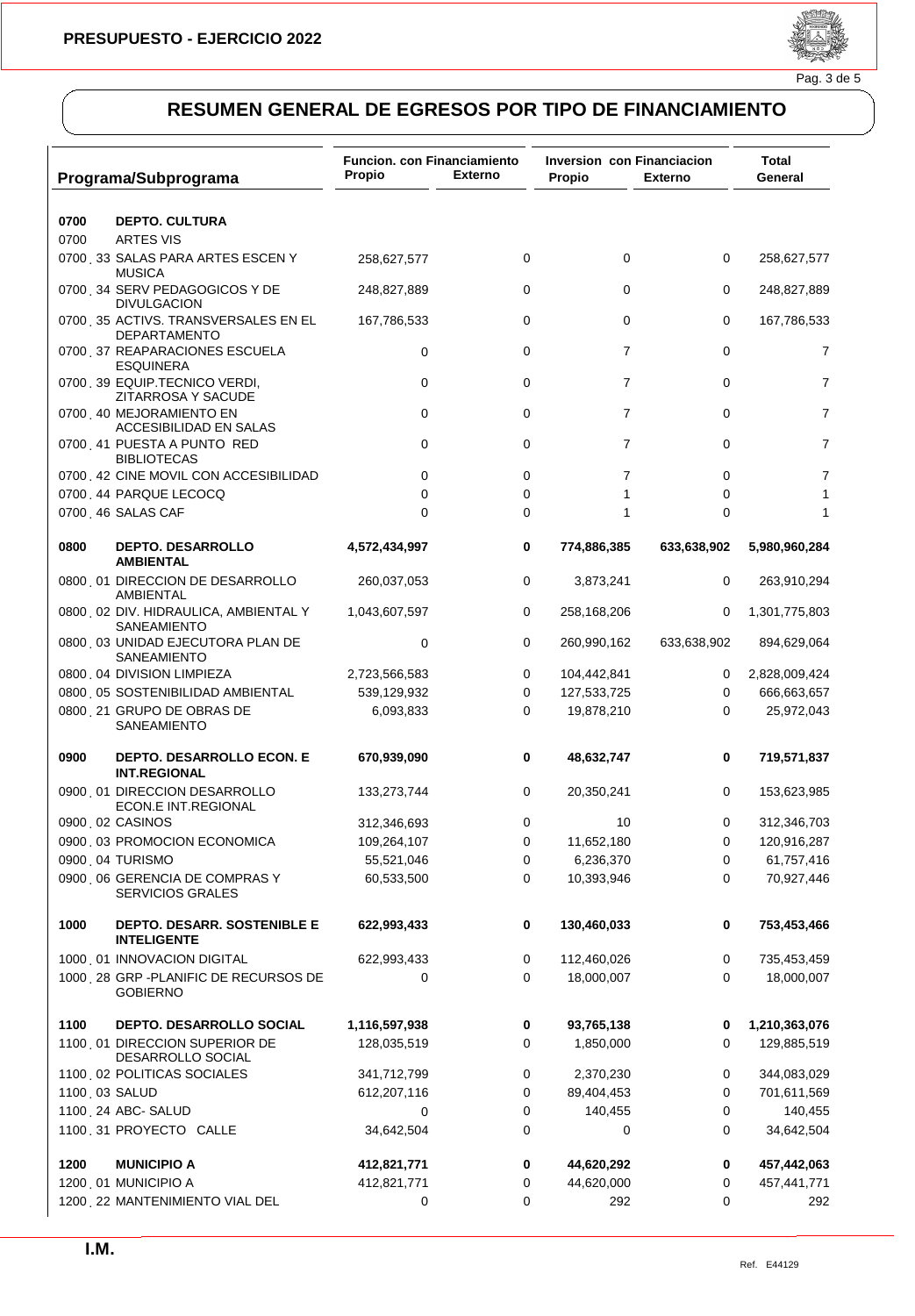

### Pag. 4 de 5

|      | Programa/Subprograma                                | Funcion. con Financiamiento<br>Propio | <b>Externo</b> | Inversion con Financiacion<br>Propio | <b>Externo</b> | <b>Total</b><br>General |
|------|-----------------------------------------------------|---------------------------------------|----------------|--------------------------------------|----------------|-------------------------|
| 1200 | <b>MUNICIPIO A</b>                                  |                                       |                |                                      |                |                         |
| 1200 | <b>MUNICIPIO</b>                                    |                                       |                |                                      |                |                         |
| 1300 | <b>MUNICIPIO B</b>                                  | 287,759,788                           | 0              | 50,234,664                           | 0              | 337,994,452             |
|      | 1300 01 MUNICIPIO B                                 | 287,759,788                           | 0              | 50,234,664                           | 0              | 337,994,452             |
|      |                                                     |                                       |                |                                      |                |                         |
| 1400 | <b>MUNICIPIO C</b>                                  | 304,295,297                           | 0              | 96,019,284                           | 0              | 400,314,581             |
|      | 1400 01 MUNICIPIO C                                 | 304,295,297                           | 0              | 96,019,284                           | 0              | 400,314,581             |
| 1500 | <b>MUNICIPIO CH</b>                                 | 283,009,410                           | 0              | 38,420,763                           | 0              | 321,430,173             |
|      | 1500 01 MUNICIPIO CH                                | 282,009,410                           | 0              | 38,420,754                           | 0              | 320,430,164             |
|      | 1500 21 ACONDICIONAMIENTO VIAL                      | 0                                     | $\mathbf 0$    | 8                                    | 0              | 8                       |
|      | 1500 22 ESPACIO VIAL BV.ARTIGAS                     | 0                                     | 0              | 1                                    | 0              | 1                       |
|      | 1500 23 ACTIVIDADES CULTURALES                      | 1,000,000                             | 0              | 0                                    | 0              | 1,000,000               |
| 1600 | <b>MUNICIPIO D</b>                                  | 268,189,724                           | 0              | 55,812,115                           | 0              | 324,001,839             |
|      | 1600 01 MUNICIPIO D                                 | 268,189,724                           | 0              | 55,812,115                           | 0              | 324,001,839             |
|      |                                                     |                                       |                |                                      |                |                         |
| 1700 | <b>MUNICIPIO E</b>                                  | 363,863,963                           | 0              | 66,741,849                           | 0              | 430,605,812             |
|      | 1700 01 MUNICIPIO E                                 | 287,430,380                           | 0              | 66,741,843                           | 0              | 354,172,223             |
|      | 1700 21 BICI SENDA                                  | 0                                     | 0              | 2                                    | 0              | 2                       |
|      | 1700 23 DIA DE LA INTEGRACION                       | 11,183                                | 0              | 0                                    | 0              | 11,183                  |
|      | 1700 24 APOYO A INSTITUCIONES                       | 151,400                               | 0              | 0                                    | 0              | 151,400                 |
|      | 1700 25 MUNICIPIO LIMPIO                            | 72,271,000                            | 0              | 0                                    | 0              | 72,271,000              |
|      | 1700 26 MANTENIMIENTO DE ALUMBRADO                  | 4,000,000                             | 0              | 0                                    | 0              | 4,000,000               |
|      | 1700 27 CONSTRUCCION DE PISTA DE<br><b>PATINAJE</b> | 0                                     | 0              | 2                                    | 0              | 2                       |
|      | 1700 28 MEJORAMIENTO DE ESPACIOS<br><b>PUBLICO</b>  | 0                                     | 0              | 2                                    | 0              | 2                       |
| 1800 | <b>MUNICIPIO F</b>                                  | 264,984,160                           | 0              | 73,161,946                           | 0              | 338,146,105             |
|      | 1800 01 MUNICIPIO F                                 | 216,395,343                           | 0              | 1,485,772                            | 0              | 217,881,115             |
|      | 1800 21 MANTENIMIENTO Y MEJORA DE<br>LA INFRAESTRUC | 34,155,604                            | 0              | 64,141,187                           | 0              | 98,296,791              |
|      | 1800 22 MEJORA DE LAS CONDICIONES<br>DEL M. AMBIENT | 1,061,266                             | 0              | 4,245,008                            | 0              | 5,306,273               |
|      | 1800 23 PROMOVER LA INTEGRACION<br><b>SOCIAL</b>    | 8,490,125                             | 0              | 3,289,948                            | 0              | 11,780,073              |
|      | 1800 24 FOMENTAR EL DESAROLLO<br>ECONOMICO Y PRODUC | 4,881,822                             | 0              | 31                                   | 0              | 4,881,853               |
| 1900 | <b>MUNICIPIO G</b>                                  | 380,394,325                           | 0              | 100,640,596                          | 0              | 481,034,920             |
|      | 1900 01 MUNICIPIO G                                 | 380,394,325                           | $\pmb{0}$      | 43,139,138                           | 0              | 423,533,463             |
|      | 1900 21 PLAN MASIVO ARBORICULTURA<br><b>URBANA</b>  | 0                                     | 0              | 7,000,007                            | 0              | 7,000,007               |
|      | 1900 22 PLAN PUNTUAL DE<br>ARBORICULTURA URBANA     | $\mathbf 0$                           | 0              | 7,000,007                            | 0              | 7,000,007               |
|      | 1900, 23 ACCESIBLIDAD Y SEGURIDAD                   | 0                                     | 0              | 33,493,927                           | 0              | 33,493,927              |
|      | 1900 24 ILUMINACION DEL NUNICIPIO                   | 0                                     | 0              | 10,000,007                           | 0              | 10,000,007              |
|      | 1900 25 REMODELACION TEATRO<br>ARTESANO             | 0                                     | 0              | 9                                    | 0              | 9                       |
|      | 1900 26 AUTOG EN ATEN DEL ARBOLADO<br>Y ESPACIO     | 0                                     | $\mathbf 0$    | 7,501                                | 0              | 7,501                   |
| 2000 | <b>CONTADURIA GENERAL</b>                           | 57,966,121                            | 0              | 594,082                              | 0              | 58,560,203              |
|      | 2000 01 CONTADURIA                                  | 11,552,535                            | 0              | 594,082                              | 0              | 12,146,617              |
|      | 2000 02 CONTABILIDAD CENTRAL                        | 18,273,851                            | 0              | 0                                    | 0              | 18,273,851              |
|      | 2000 03 LIQUIDACION Y ATENCION<br><b>ACREEDORES</b> | 28,139,735                            | 0              | 0                                    | 0              | 28,139,735              |